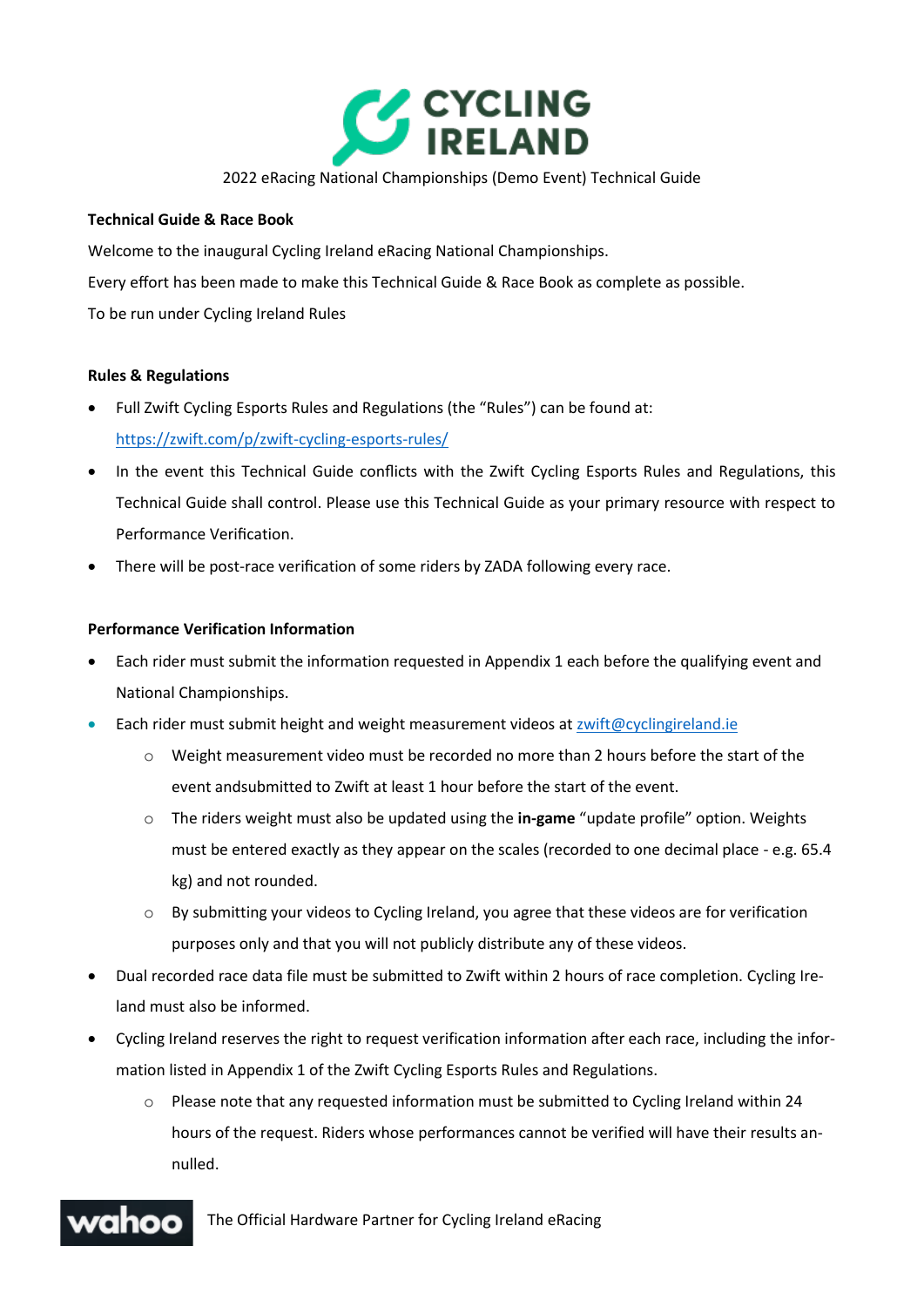#### **Trainers & Power Meters**

- The primary source of power data (i.e., power data device connected to the game) must be a controllable, direct smart trainer (or smart bike).
- The trainer (or smart bike) must be paired as the controllable device.
- A power meter must be used as a secondary source of power data. The power meter must be connected to a separate recording device (e.g., head unit, separate computer).
- Riders must use the default manufacturer factory slope settings on any power meter.
- It is the rider's responsibility to ensure that race data is accurately reported to the Zwift game client.
- Signal interference can lead to dropouts and inaccurate race data readings. During the event, riders are encouraged to turn off any equipment that emits a wireless signal (e.g., Bluetooth headphones, wireless keyboard/mouse).

#### **Heart Rate Monitors & Cadence Sensors**

• Fully functioning heart rate monitors and cadence sensors must be used and connected to the game client. Heart rate data recorded by a secondary device (e.g., a cycle computer) will not be accepted.

#### **Dual Recording**

• Dual recording is **required** for this event. Instructions for dual recording can be found in Appendix 1

#### **Game Device**

• Riders are encouraged to use a laptop (Mac or Windows) or Windows-based tablet to run the Zwift game application for the event. This may be a requirement in future invitational races/events.

## **Pre – and Post-Race Instructions**

- Immediately before the race
	- o Calibration: Spindown smart trainer and zero offset any power meter immediately before the race after your warm-up.
	- o Connection: Set up power data sources (i.e., smart trainer, power meter), HR monitor, cadence sensor, and any secondary recording device.
	- o Start Pen: Enter the start pen at least 30 minutes before the start of the race. Comply with any instructions from Cycling Ireland representatives in the start pen.
- Immediately after the race
	- o Save the Zwift file (public setting) when exiting the game.
	- o Save the dual recorded race data file.

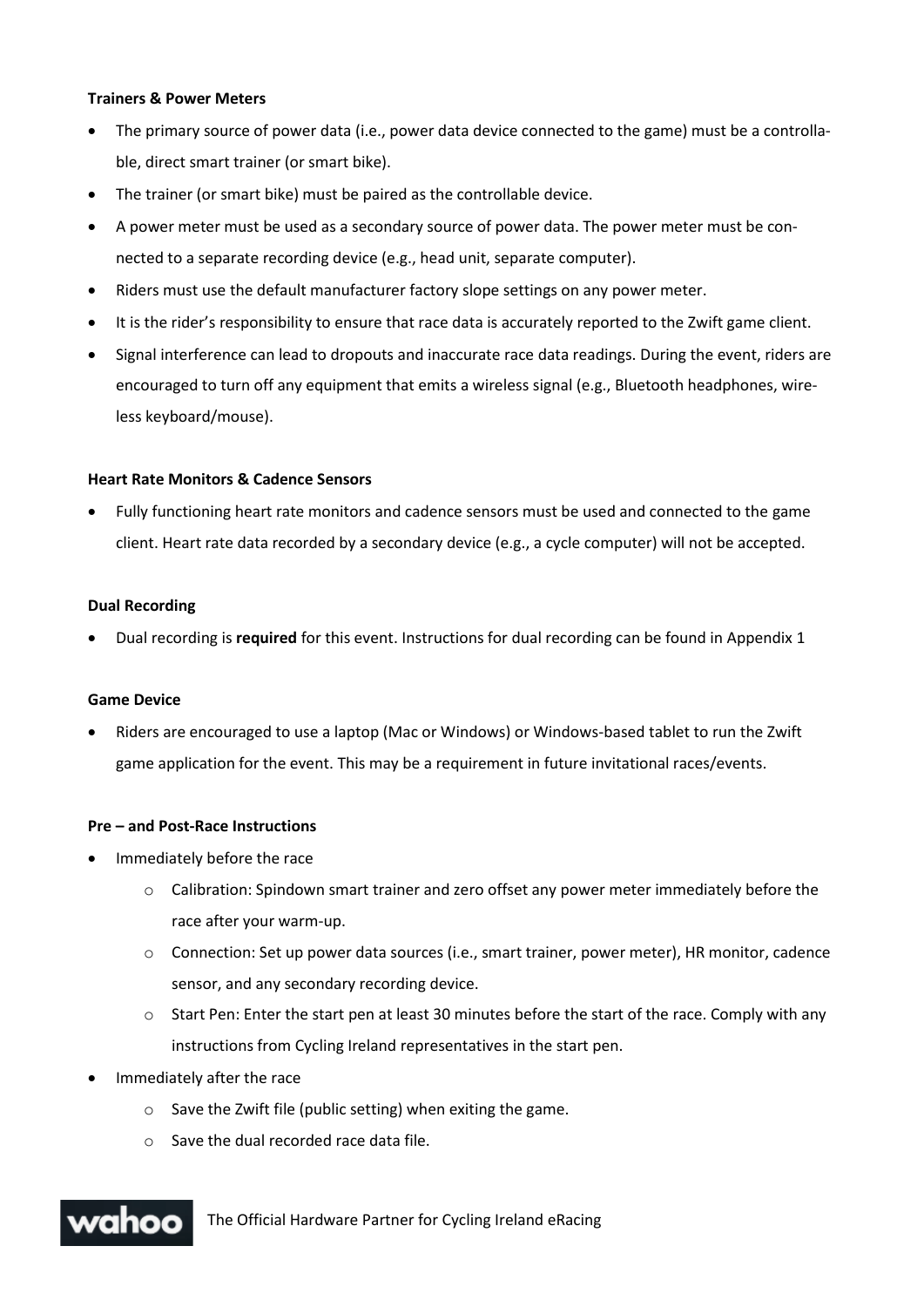- $\circ$  Dual recorded race data file must be submitted to Cycling Ireland within 2 hours of qualifying event and race completion.
- Any inquiries regarding the race should be directed to the following email address, [zwift@cyclingire](mailto:zwift@cyclingireland.ie)[land.ie](mailto:zwift@cyclingireland.ie)

# **In-Game Team Kit**

- It is **mandatory** to race in your virtual team kit. Failure to do so will result in disqualification.
- Time trial helmets are **not allowed** in scratch races.
- Virtual socks are mandatory.
- IMPORTANT: If you need to change your equipment, please make the change **BEFORE** you join the race. For example, remove your time trial helmet **BEFORE** you join the race, not in the pen.

## **In-Game Bicycles / Wheels**

- Zwift concept bicycles (aka "Tron" bicycle) are **not allowed**.
- Time Trial bicycles are **not allowed** in road races.
- Disc wheels are **not allowed** in road races.
- IMPORTANT: If you need to change your equipment, please make the change **BEFORE** you join the race. For example, change your Tron bicycle **BEFORE** you join the race, not in the pen.

## **Rider Name Tags**

- Please ensure your tag is your full name
	- o Eg. AN Other (Team ABC)

## **In-Person Team Kit - Cycling Ireland eRacing National Championship (Demo Event) - (In person Event only)**

- Please ensure you are wearing the team kit as detailed on your UCI licence.
- All riders must have the torso area covered during the live stream.

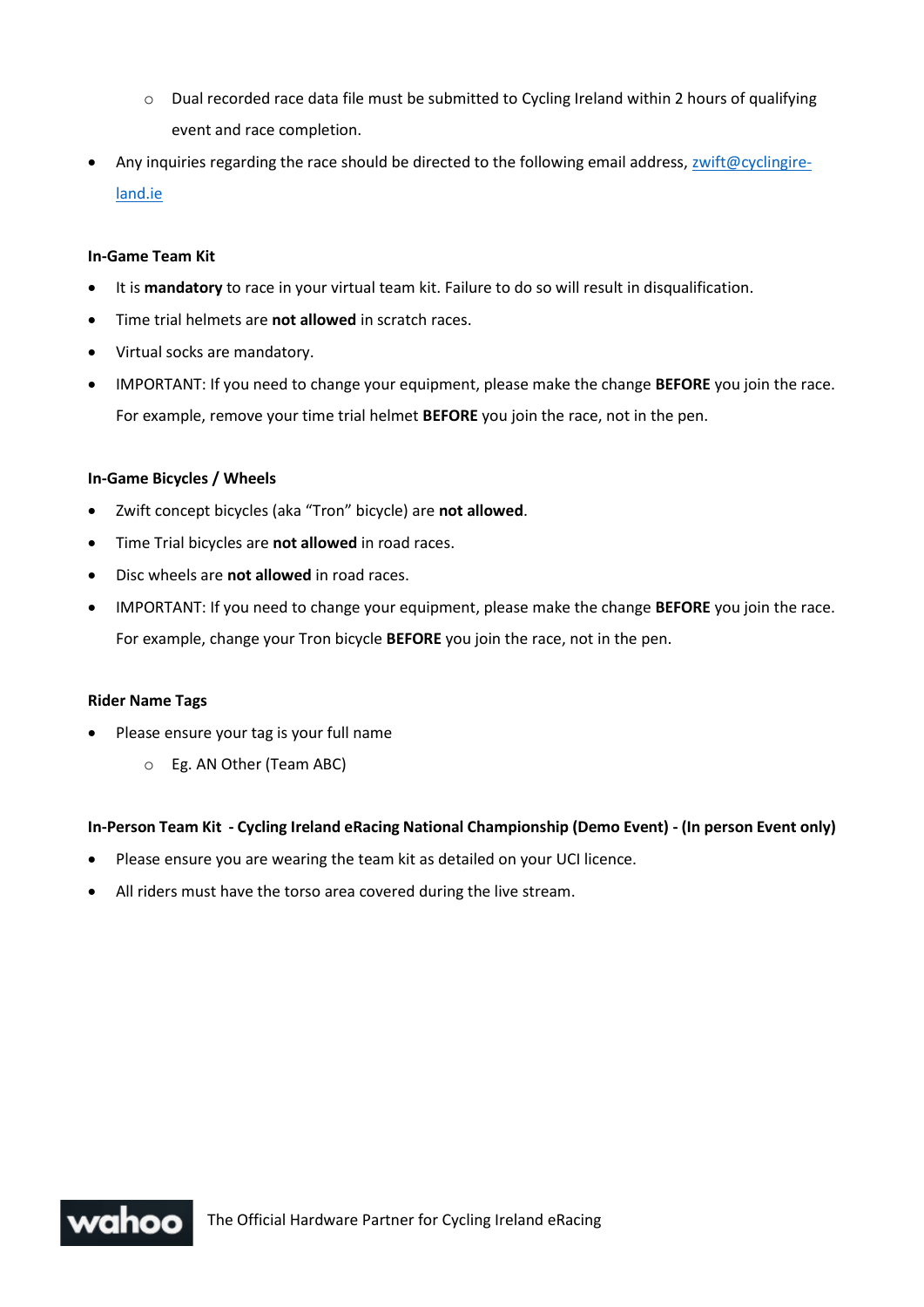## **How to Qualify**

The 2022 eRacing National Championships are for those who qualify to ride an Irish National Championships. A qualifying event will be held on **Saturday 18th December** @ 10am and the top 10 male and female riders will be selected. The course will be Watopia Figure 8, 1 lap, 29.8km, Elevation 234m. After the event and after full vertification a full result will be posted.

To enter for the event please use the following link: Eventmaster Link

#### **Event date and time**

Saturday 18<sup>th</sup> December Men's Race Start 10:00 AM Women's Race Start 10:01 AM

#### **Cycling Ireland eRacing National Championship (Demo Event)**

# **Venue (In person Event only)**

The event will take place in TBC on **Saturday 15th January 2022**. The Mens race will start at 6pm with the women's event starting a 7.30pm.

The event will be lived streamed and all participants will use the equipment supplied to them, this will include a Wahoo Kickr, Wahoo Headwind, Wahoo Climb, Wahoo Matt, Wahoo Desk, Gaming laptop and screen.

To enter for the event please use the following link: Eventmaster Link

#### **Course**

New York, Astoria Line 8, 34.5km, 3 laps, Elevation 423m

Notes: New York's "Astoria Line 8" is named for NYC's first subway line. This route covers all the groundlevel roads in Central Park. Central Park's ground-level roads are best understood as three interconnected loops of continuously rolling, curving roads. To the north you have a small loop which includes Harlem Hill. In the middle you have a large loop which covers approximately 50% of the park and includes the start/finish banner and start pens. Lastly to the south you have another small loop which includes the sprint point. This route covers all three loops in a figure 8 fashion.

#### **Staging**

Riders must join the starting pen 30 minutes before the start of the race.

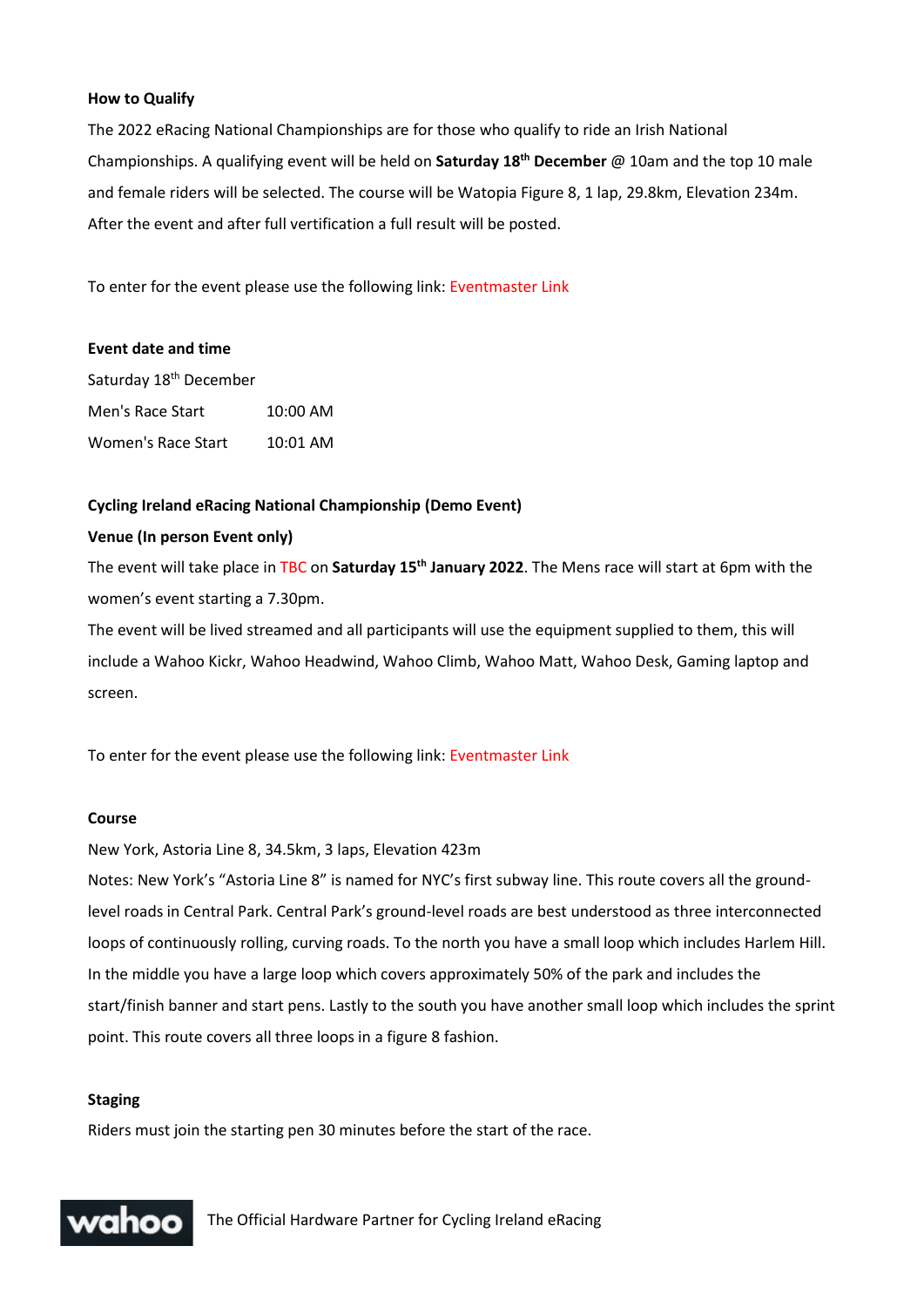# **Race Delay**

Cycling Ireland reserves the right to delay the race for technical or broadcast reasons.

If a delay occurs, riders should remain in the pens in the game and the countdown clock will update accordingly.

#### **Event Numbers**

- A maximum of 10 riders can enter each race.
- Only riders from the original 10 riders will be selected for each race.
- All riders must be pre-verified by Cycling Ireland. Riders who have not had their pre-verification checks completed, may not be selected to race.
- Each rider must be at least 18 years of age at the time of the race.
- All participants must hold a current Cycling Ireland membership with an Irl designation.